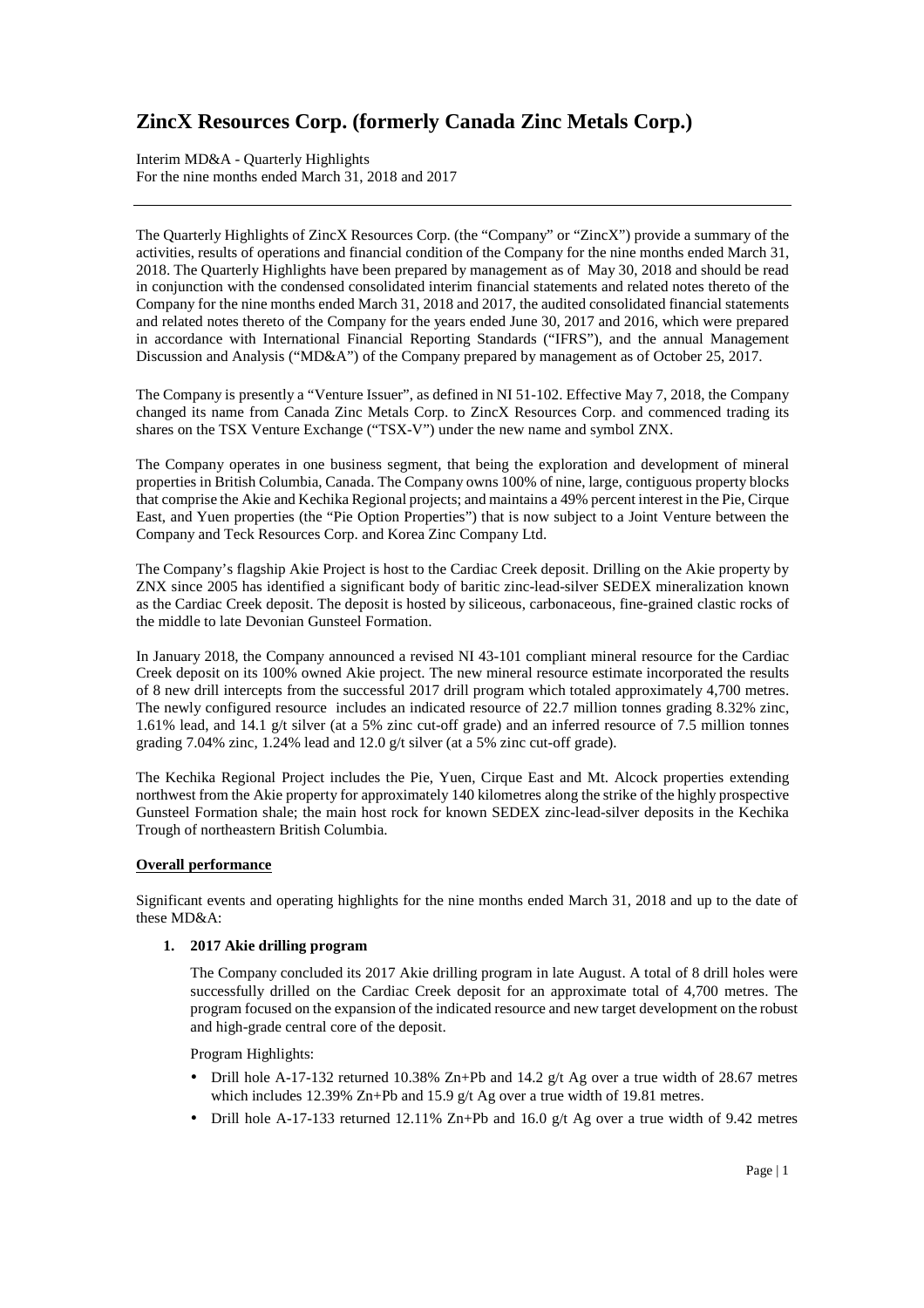Interim MD&A - Quarterly Highlights For the nine months ended March 31, 2018 and 2017

within a broader mineralized interval of 25.63 metres grading 6.62% Zn+Pb and 9.6 g/t Ag.

- Drill hole A-17-137 returned 11.79% Zn+Pb and 19.1 g/t Ag over a true width of 57.79 metres including 14.51% Zn+Pb and 23.4 g/t Ag over a true width of 37.06 metres as well as 15.44 metres of 22.61% Zn+Pb and 36.2 g/t Ag. The results from hole A-17-137 represents the best intersection ever encountered on the Cardiac Creek deposit.
- Drill hole A-17-138 returned 7.75% Zn+Pb and 10.4 g/t Ag over a true width of 24.96 metres including 10.07% Zn+Pb and 12.3 g/t Ag over a true width of 11.82 metres.
- Drill hole A-17-140 returned 8.99% Zn+Pb and 13.8  $g/t$  Ag over a true-width of 7.51 metres from the Footwall Zone including 10.21% Zn+Pb and 15.5 g/t Ag over a true width of 6.46 metres.
- Drill hole A-17-141 returned 11.89% Zn+Pb and 18.4 g/t Ag over a true width of 18.34 metres from the Cardiac Creek Zone including 22.48% Zn+Pb and 29.3 g/t Ag over a true width of 7.49 metres.
- Drill hole A-17-142 returned an envelope of mineralization grading 11.15% Zn+Pb and 15.5 g/t Ag over a true width of 32.65 metres which includes 23.32% Zn+Pb and 30.9  $g/t$  Ag over a true width of 11.31 metres from the Footwall Zone.
- Drill hole A-17-143 returned 7.77 % Zn+Pb and 9.8 g/t Ag over a true width of 20.49 metres including 10.41% Zn+Pb and 15.0 g/t Ag over a true width of 7.90 metres.

### **2. Updated Mineral Resource Estimate: Cardiac Creek Deposit**

With additional drilling completed in 2017, the Company updated the estimate of mineral resources at Cardiac Creek, as follows:

| 5% zinc cut-off grade |                            |                   |       | <b>Contained metal:</b> |                           |                 |              |
|-----------------------|----------------------------|-------------------|-------|-------------------------|---------------------------|-----------------|--------------|
| Category              | <b>Tonnes</b><br>(million) | $\mathbf{Zn}$ (%) | Pb(%) | Ag(g/t)                 | $\mathbf{Zn}$ (B)<br>lbs) | $Pb$ ( $B$ lbs) | Ag(M)<br>oz) |
| Indicated             | 22.7                       | 8.32              | 1.61  | 14.1                    | 4.162                     | 0.804           | 10.3         |
| Inferred              | 7.5                        | 7.04              | 1.24  | 12.0                    | 1.169                     | 0.205           | 2.9          |

Note: Mineral resources are not mineral reserves because the economic viability has not been demonstrated.

The updated mineral resource estimate was prepared by Robert Sim, P.Geo with the assistance of Bruce Davis, FAusIMM. Mr. Sim is an independent Qualified Person within the meaning of NI 43- 101 for the purposes of mineral resource estimates and was responsible for the 2008 maiden resource and the 2012 and the 2016 updated mineral resource estimates.

## **3. Metallurgical Testing**

In March 2018, the Company completed a comprehensive metallurgical testing program on a number of 2017 drill core composites. The objective of the program was to assess the metallurgical performance of the selected samples from the deposit using heavy media pre-concentration followed by conventional flotation processes to recover lead and zinc into saleable concentrates. A total of 16 composites from five drill holes were prepared, totaling approximately 430 kg of material. The composites consist of one global composite and 3 composites per hole: representing the hanging wall, the main Cardiac Creek zone, and the footwall zone for each intercept.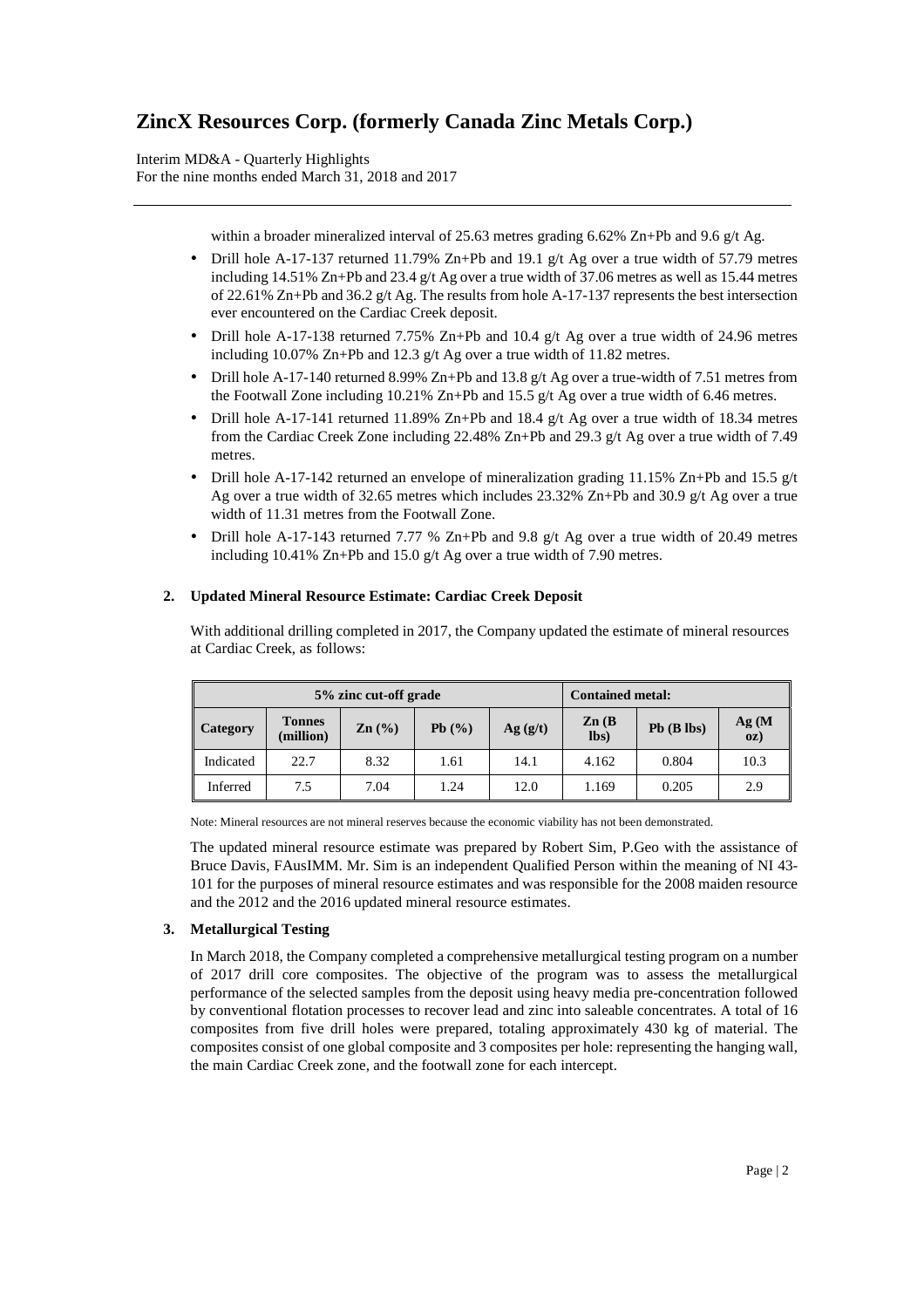Interim MD&A - Quarterly Highlights For the nine months ended March 31, 2018 and 2017

### Highlights:

- Flotation testing on the global composite indicated that a conventional reagent scheme produced clean, marketable concentrates.
- Zinc concentrate: Zinc was 89 per cent recovered into a concentrate grading 52.4 per cent.
- Lead concentrate: Lead was 46 per cent recovered into a concentrate grading 45 per cent.
- Saleable concentrates can be produced for both Zn and Pb.
- No potential impurity or penalty elements were identified in the concentrates.
- DMS (dense media separation) was very efficient at rejecting barren gangue and improving recovery of lead and zinc; average global composite rejection was 25 per cent of the feed mass.
- The global composite had a bond ball mill work index value of 16.9 kilowatt-hours/tonne well within conventional milling practices.

## **4. Preliminary Economic Assessment (PEA)**

The Company engaged JDS Energy & Mining Inc. (JDS) of Vancouver, B.C., to conduct a PEA of the Cardiac Creek deposit located on the Akie property. In 2017, JDS developed a high-level assessment of the Akie project. JDS will now build on the past work by incorporating new metallurgical test results and the recently updated NI 43-101 resource announced for the Cardiac Creek deposit.

The PEA study will focus on practical, fit-for-purpose solutions that will maximize the value of the project. JDS anticipates completing the PEA in late May 2018, and will subsequently file a technical report based on NI 43-101 guidelines and Canadian Institute of Mining (CIM) best practices. The PEA will provide a solid project evaluation to be used by management to establish the approximate value and outline the key decision points for the future development of the project.

### **5. Permit Extensions**

The Company has received a 3-year extension to its Akie Underground Exploration Permit to December 31, 2020. Although the Underground Program has not yet commenced, the Company has diligently continued to collect both environmental baseline and monitoring data to ensure compliance with the Mines Act, the Health, Safety and Reclamation Code for Mines in British Columbia, the Mineral Exploration Permit and the Effluent Discharge Permit, as issued from the Ministry of Environment. This work includes surface and groundwater quality sampling data, turbidity monitoring, and ongoing rock characterization. In the period from 2011 to 2016, the Company was able to complete certain surface construction tasks, including construction of 2.2 km of the portal access road, clearing of a small, temporary waste dump, and clearing of the proposed portal site.

## **6. Joint Venture Arrangement with Teck Resources Ltd.**

The Pie, Yuen and Cirque East properties (known as the "Pie Option Properties") are the subject of an option agreement (the "Agreement") dated September 9, 2013 with Teck Resources Limited ("Teck") and its JV partner, Korea Zinc Co., Ltd. ("Korea Zinc").

On December 28, 2017, Teck and Korea Zinc exercised the First Option of the Agreement and acquired 51% interest in the Pie Properties by incurring cumulative aggregate exploration expenditures of \$3,500,000. Teck and Korea Zinc have incurred cumulative aggregate expenditures of \$3,054,402 on the Property since September 2013 and made a cash payment of \$445,598 to the Company for the shortfall.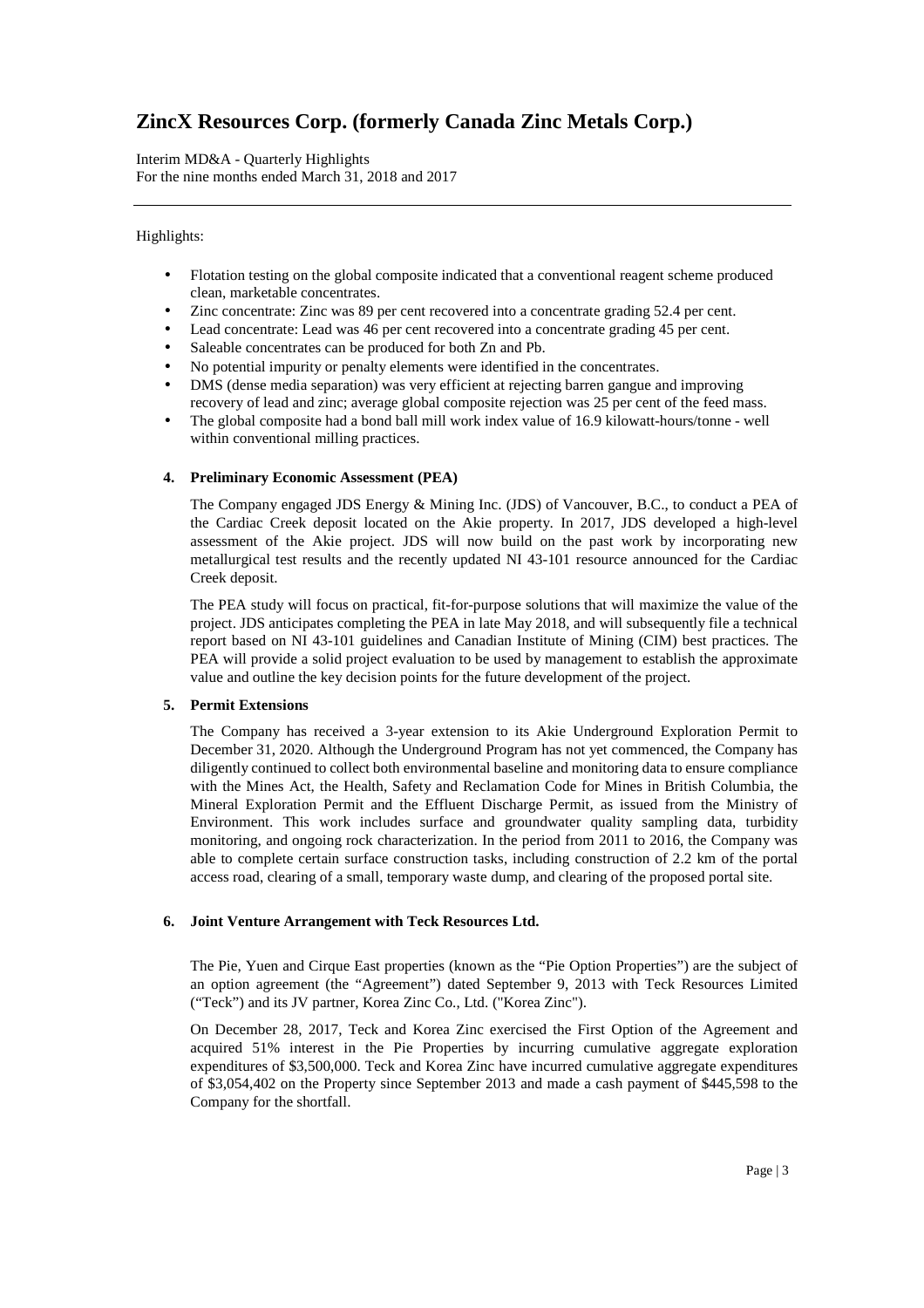Interim MD&A - Quarterly Highlights For the nine months ended March 31, 2018 and 2017

> Teck and Korea Zinc informed the Company that they will not be proceeding with the Second Option to earn an additional 19% interest in the Pie Properties. Pursuant to the terms of the Agreement, the parties will continue exploration of the Pie properties under a Joint Venture (the "JV") arrangement on a 49-51 joint venture basis. Each party shall be liable for its pro-rata share of costs and liabilities in accordance with its interest in the JV. The Company holds title to the Pie Properties in trust for the parties until Teck and Korea Zinc requests that the Company legally transfer its interest in the properties.

- 7. The Company received a detailed, satellite imagery based, structural interpretation of the Akie and southern Kechika Regional Project from Murphy Geological Services (Ireland). The report defined the primary structural fabric of the region and generated a total of 41 ranked exploration targets. These targets will be prioritized and assessed using the Company's extensive digital database for use in future exploration efforts. The Company has re-engaged Murphy Geological Services (Ireland) to continue the structural interpretation over the northern Kechika Regional properties, from Mt. Alcock north to the Thro property. Once completed, the Company will have 100% coverage of its properties stretching over 140 km of strike length.
- 8. On November 3, 2017, the Company completed a flow-through private placement of 4,112,900 flow-through shares at a price of \$0.37 per share for gross proceeds of \$1,521,773. The Company paid 6% finders' fees of \$91,306 in connection with the private placement. The Company intends to use the proceeds from the sale of the flow-through shares to finance exploration of the Company's Akie and Kechika Regional projects in calendar 2018.
- 9. 60,000 stock options were exercised by employees of the Company at a price of \$0.23 per share for total proceeds of \$13,800 during the current fiscal year.
- 10. 1,380,000 incentive stock options were granted to employees and consultants of the Company, exercisable at a price of \$0.30 per common share for a period of ten years commencing on February 9, 2018.
- 11. In July 2017, the Company received the TSX-V approval for the renewal of its Normal Course Issuer Bid ("NCIB") to purchase at market price up to 8,152,189 common shares, being approximately 5% of the Company's issued and outstanding common shares, through the facilities of the TSXV. The bid commenced on August 1, 2017 and will stay open for another 12 months. The Company repurchased a total of 1,195,500 of its common shares at a weighted average price of \$0.30 per share since August 2017, of which 1,047,000 common shares were cancelled and returned to treasury in May 2018.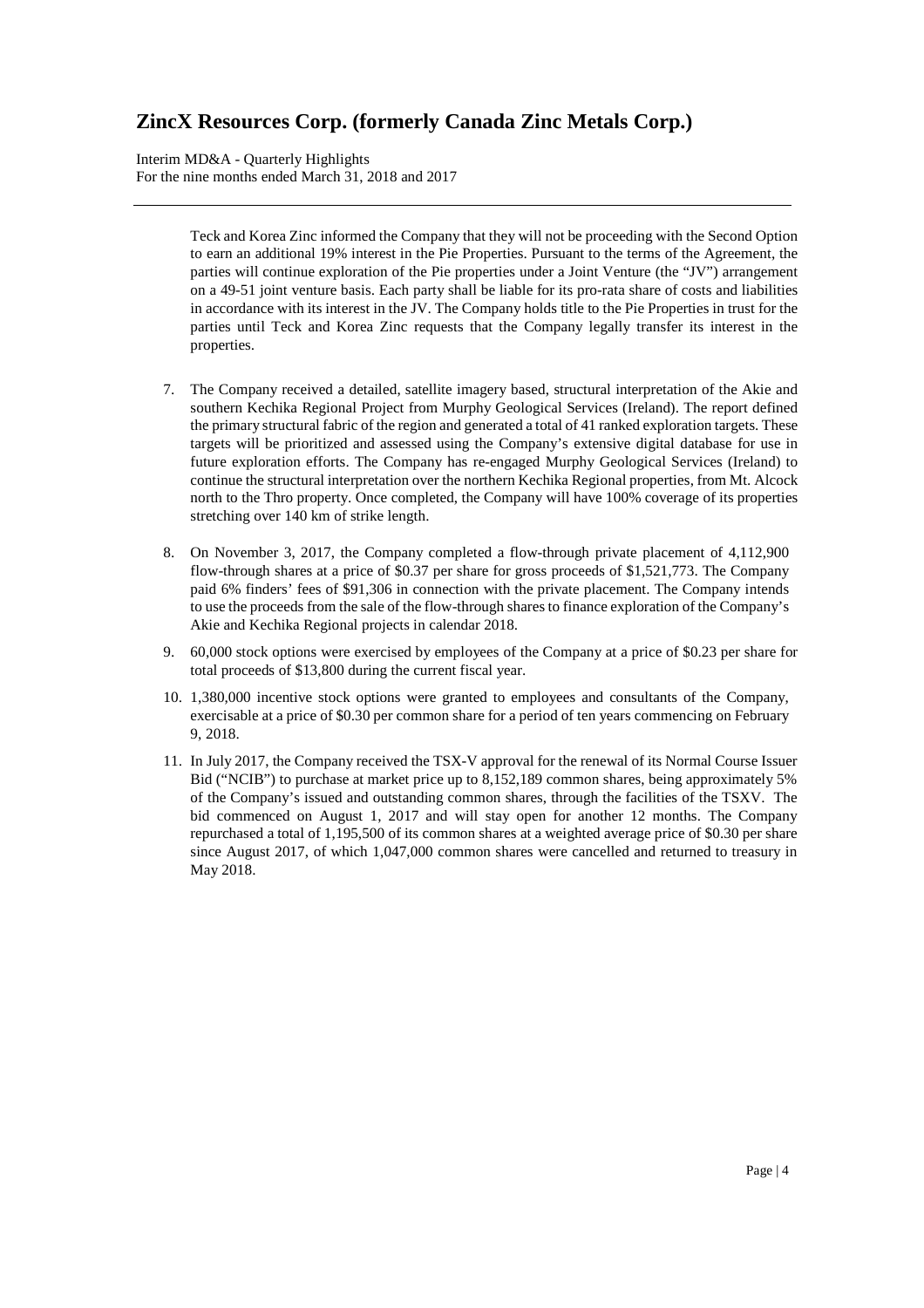Interim MD&A - Quarterly Highlights For the nine months ended March 31, 2018 and 2017

|                                                                                                                                                                                                                                    | <b>Akie Property</b>                                                                                  |     | Kechika Regional |     | <b>Total</b>                                                                                    |
|------------------------------------------------------------------------------------------------------------------------------------------------------------------------------------------------------------------------------------|-------------------------------------------------------------------------------------------------------|-----|------------------|-----|-------------------------------------------------------------------------------------------------|
| <b>Acquisition Costs:</b><br>Balance, June 30, 2017 and<br>March 31, 2018                                                                                                                                                          | \$<br>24, 165, 241                                                                                    | -SS | 336,785          | \$  | 24,502,026                                                                                      |
| Deferred exploration costs:                                                                                                                                                                                                        |                                                                                                       |     |                  |     |                                                                                                 |
| <b>Balance, June 30, 2017</b><br>Camp equipment, depreciation<br>Drilling<br>Geology<br>Metallurgical testing<br><b>PEA</b><br>Road repair<br>Community consultations<br>Environmental studies and permit<br>compliance monitoring | \$<br>41,626,608<br>59,870<br>1,620,608<br>85,769<br>133,394<br>71,410<br>75,104<br>221,250<br>53,276 | \$  | 4,642,426        | \$  | 46,269,034<br>59,870<br>1,620,608<br>85,769<br>133,394<br>71,410<br>75,104<br>221,250<br>53,276 |
| Less:<br>Cash in lieu of expenditures<br>METC recovered                                                                                                                                                                            | (159, 876)                                                                                            |     | (445,598)        |     | (445, 598)<br>(159, 876)                                                                        |
| Balance, March 31, 2018                                                                                                                                                                                                            | \$<br>43,787,413                                                                                      | SS- | 4,196,828        | \$  | 47,984,241                                                                                      |
| <b>Total, June 30, 2017</b>                                                                                                                                                                                                        | \$<br>65,791,849                                                                                      | \$  | 4,979,211        | SS. | 70,771,060                                                                                      |
| <b>Total, March 31, 2018</b>                                                                                                                                                                                                       | \$<br>67,952,654                                                                                      | \$  | 4,533,613        | \$  | 72,486,267                                                                                      |

Summary of exploration expenditures incurred on various properties to March 31, 2018:

### **Exploration Objectives**

Akie Project:

- Continue definition drilling to expand the known extent of the Cardiac Creek deposit; update the current geological and resource model to NI 43-101 standards with all new drill results; incorporate new metallurgical lab test results from 2017 Cardiac Creek drill core into a preliminary economic assessment (PEA) scheduled for completion in Q2 2018.
- Continue to evaluate outlying coincident geological/geophysical/geochemical targets for drill target definition.
- Continue to refine the design and costs of the planned underground exploration program. The underground exploration permit remains in good standing until December 2020. The underground exploration program was conceived to allow tightly-spaced infill drilling from an underground decline in order to upgrade the current mineral resource to the Measured and Indicated levels of confidence. This would provide sufficient data for a pre-feasibility level of economic assessment of the ore body to be completed and investigate future viability of bulk sampling and mining.
- Continue environmental baseline sampling as required to maintain all related exploration permits in good standing.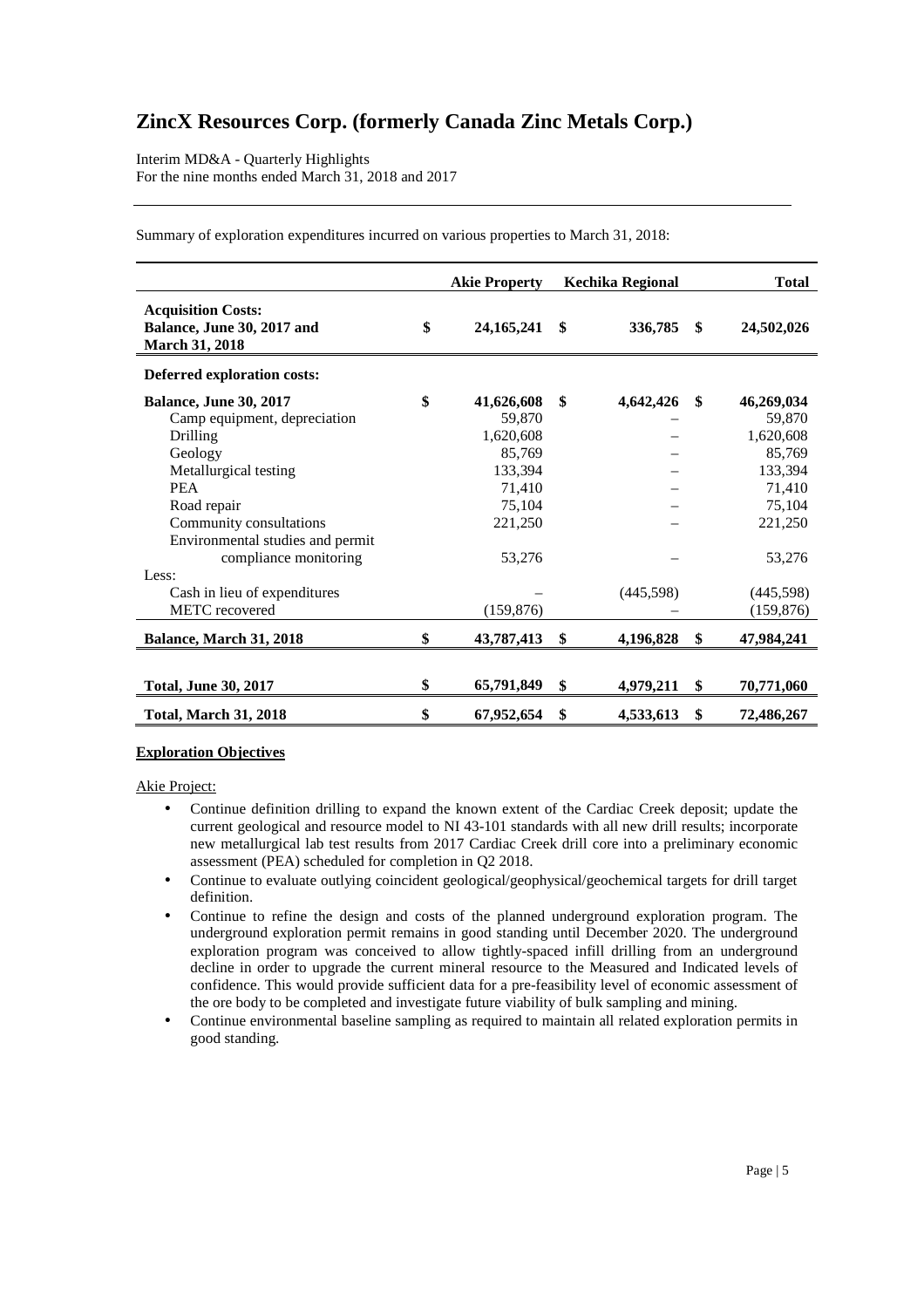Interim MD&A - Quarterly Highlights For the nine months ended March 31, 2018 and 2017

## Kechika Regional Project:

- Extend the current geostructural interpretation coverage from Mt. Alcock to Thro providing for 100% coverage of all of the Company's tenure
- Continue regional synthesis of all historical and modern exploration data to assist with gap analysis and drill target definition.
- Complete follow-up assessment of airborne gravity anomalies from the 2015 geophysical survey on Mt. Alcock and Yuen North.
- Continue to evaluate high priority greenfield targets.
- Refine target selection to identify drill targets.
- Maintain current drill permits in good standing.

Kechika Regional Project (Pie Option Properties):

- Continue to work closely with Teck to plan ongoing exploration on the properties.
- Monitor field exploration results and expenditures and option agreement commitments.
- The next planned phase of exploration on the optioned properties is expected to include continued drill testing of the highest priority targets.

### **Results of Operations**

### *Nine months ended March 31, 2018 and 2017*

During the nine months ended March 31, 2018, the Company reported a net loss before comprehensive loss of \$1,333,340 or \$0.01 per share compared to a net loss of \$2,147,356 or \$0.02 per share during the same period last year, a decrease in net loss of \$814,016. The decrease in net loss was primarily due to a decrease in operating expenses of \$471,494 and a deferred tax recovery of \$310,778 from amortization of the flowthrough premium liabilities recorded in connection with the April 2017 private placement.

Income reported for the nine months ended March 31, 2018 included interest income of \$80,716 (2017 - \$67,367) earned on the Company's cash deposits and short-term investments and gain on sale of marketable securities of \$18,395 (2017 - \$Nil).

The following expense categories contributed to the decrease in operating expenses by \$471,494 during the nine months ended March 31, 2018 as compared to the same period of the previous fiscal year:

- Payment of bonuses in the amount \$42,084 (2017 \$89,198) to a company with common directors and officers (please see section on Transactions with Related Parties below);
- Consulting fees decreased by \$78,309 due to decreases in consulting fees for financial advisory services of \$26,434 and corporate consulting fees of \$51,875. The corporate consulting fees were provided by the VP of Exploration of the Company and included preparation of corporate presentations, attendance at industry events, investor meetings and review of potential business opportunities. The majority of services provided by the VP of Exploration during the current period were directly related to the exploration activities of the Company and were capitalized as exploration and evaluation costs (please see section Transaction with Related Parties below);
- Investor relation fees decreased by \$38,650 as the Company has not retained any IR services providers during the period. In the comparative period in fiscal 2017, the Company had engaged Paradox Public Relations Inc. to provide investor relations services for a monthly fee of \$5,000;
- Marketing expenses decreased by \$109,841 due to a reduction of advertisement and marketing campaigns conducted during the period;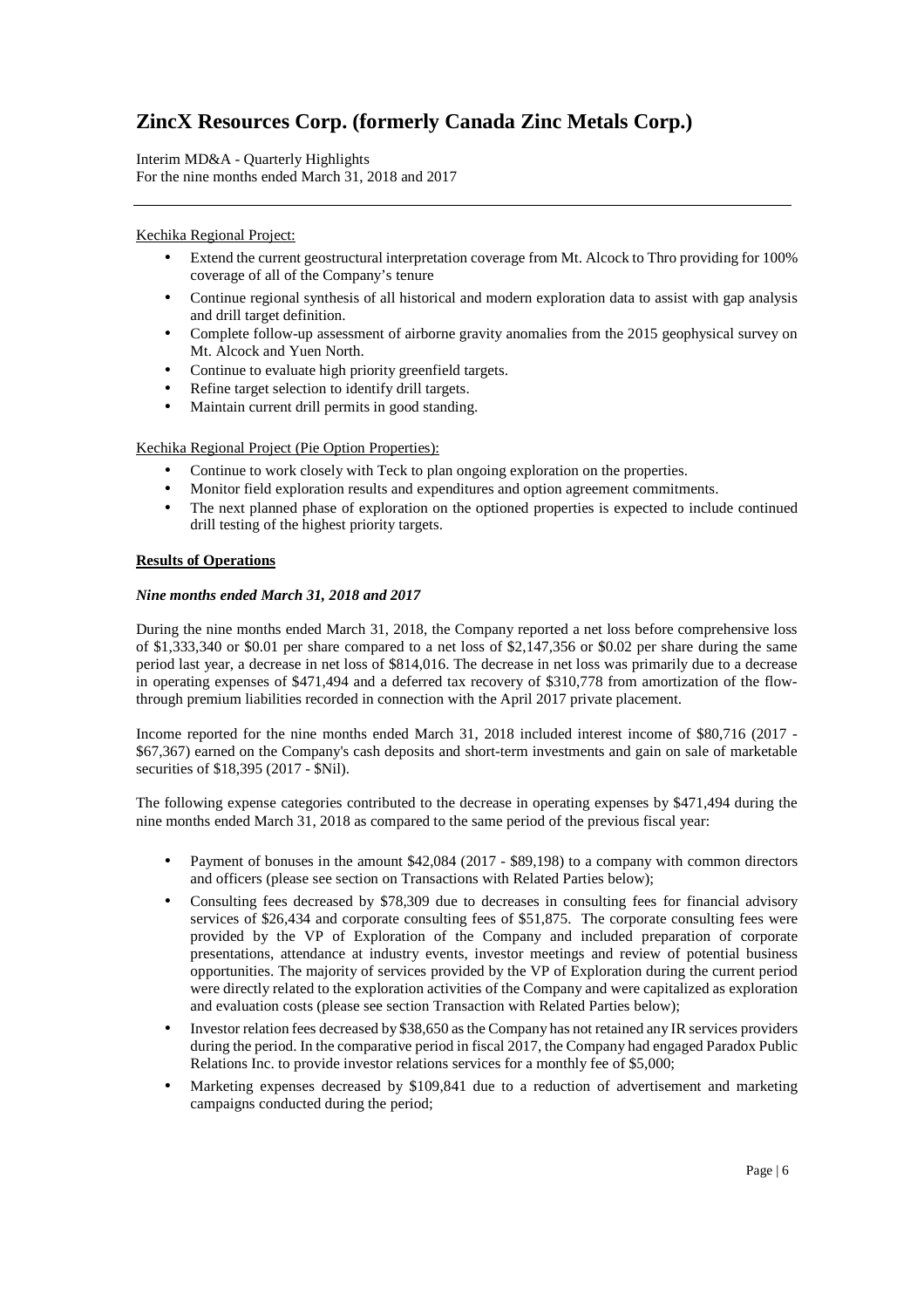Interim MD&A - Quarterly Highlights For the nine months ended March 31, 2018 and 2017

- Professional fees decreased by \$9,017 due to a decrease in legal expenses. Higher legal costs incurred in the comparative period in fiscal 2017 were associated with the preparation of the Company's AIF;
- Rent expense decreased by \$2,014 as the Company discontinued a separate rental arrangement for a geologists' office effective August 1, 2016; and
- Share-based compensation expense decreased by \$261,064 due to a decrease in the stock options grants during the period. During the nine months ended March 31, 2018, the Company granted an aggregate of 1,380,000 (2017 - 2,590,000) share options to directors, officers, employees and consultants of the Company and recorded share-based compensation expense of \$312,636 (2017 - \$573,700) for the vested portion of the share options granted using the fair value-based method of accounting.

There were no changes in management, administrative services fees and directors' fees during the comparative periods.

The above-noted decreases were partially offset by increases in the following categories:

- Office expenses increased by \$5,165 due to increases in insurance premiums, printing costs and costs for designing a new corporate website;
- Regulatory fees increased by \$2,425 primarily due to costs associated with a foreign search for a potential appointee to the Board of Directors of the Company;
- Travel and promotion increased by \$14,190 as a result of an increased number of senior management trips for investor presentations and the Company's participation in promotional events; and
- Wages and benefits increased by \$38,052 as a result of higher salary expenses.

#### *Three months ended March 31, 2018 and 2017*

During the three months ended March 31, 2018, the Company reported a net loss before comprehensive loss of \$652,936 or \$0.00 per share compared to a net loss of \$460,557 or \$0.01 per share during the same quarter last year, an increase in net loss of \$192,379. The increase in net loss was primarily due to an increase in operating expenses of \$198,270 including share-based compensation expense of \$309,506 recorded during the current quarter.

Income of \$28,056 (2017 - \$24,811) reported for the three months ended March 31, 2018 represents interest earned on the Company's cash deposits and short-term investments.

The increase in operating expenses was a result of increases in flow-through taxes of \$2,425 accrued in connection with the November 2017 private placement, office and miscellaneous expenses of \$8,287, professional fees of \$427, stock-based compensation expense of \$269,986 and wages and benefits of \$38,052, offset by decreases in consulting fees of \$30,824, investor relations of \$6,019, marketing of \$53,424, rent by \$536, regulatory fees of \$300 and transfer agent fees by \$1,247 and travel and promotion expenses of \$28,268.

The increase in share-based compensation was a result of the February 9, 2018 grant of 1,380,000 stock options to employees and consultants of the Company. There were no options granted during the comparative quarter in fiscal 2017.

The increase in wages and benefits during the quarter was a result of higher salary expenses.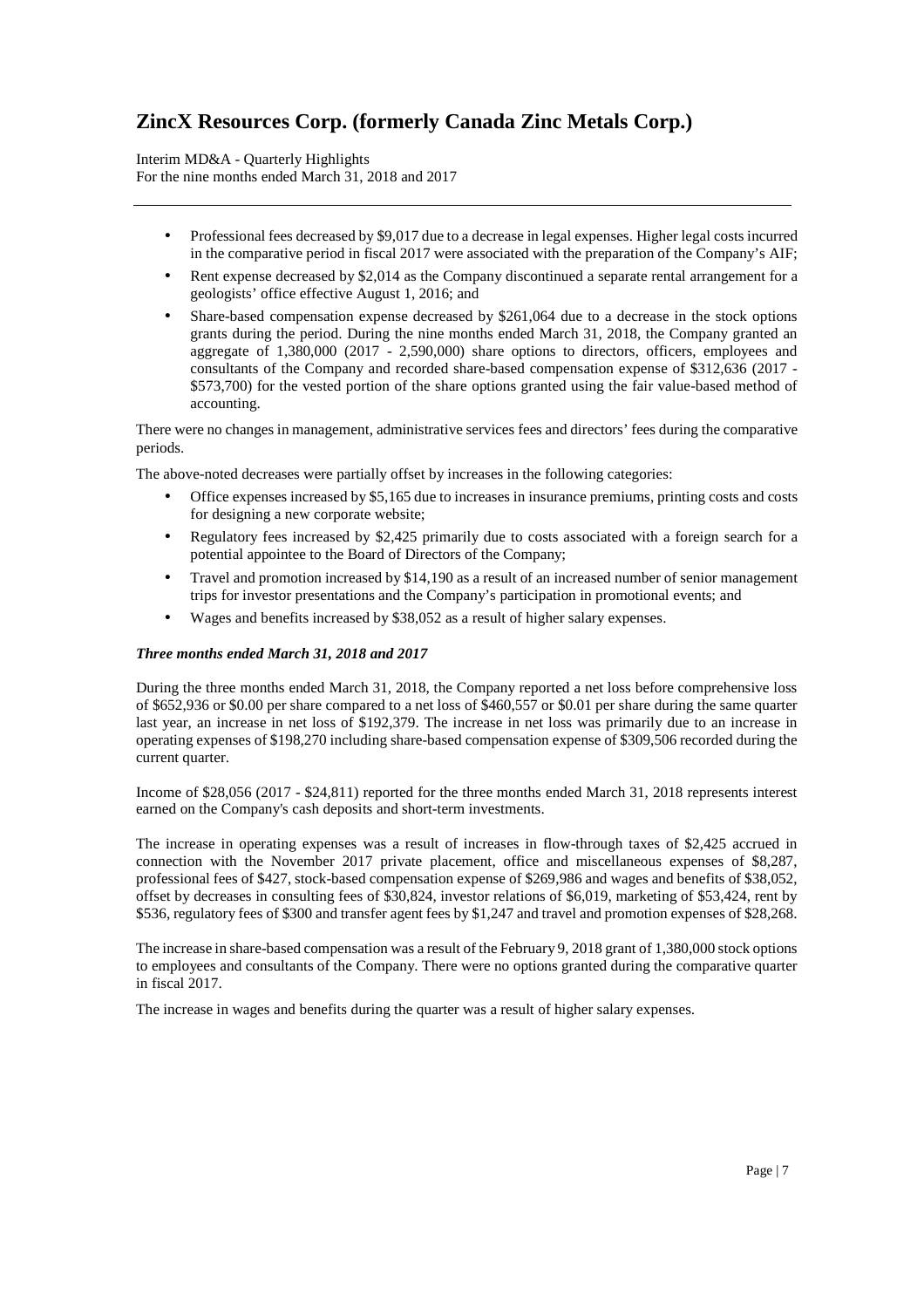Interim MD&A - Quarterly Highlights For the nine months ended March 31, 2018 and 2017

The decrease in consulting fees during the third quarter ended March 31, 2018 was due to reduced financial advisory consulting services used by the Company as compared to the same quarter in the previous fiscal year.

The decrease in marketing expenses was due to a reduction of advertisement and marketing campaigns conducted during the quarter.

The decrease in travel and promotion was a result of lower travel expenses incurred by the officers and consultants of the Company and decreased participation in mining investment forums and conferences.

#### **Liquidity and capital resources**

The Company's working capital position remains strong with cash of \$2,010,265 and GIC investments with a fair value of \$4,244,970 as at March 31, 2018. Management believes that the Company has sufficient funds to meet its current obligations as they become due and to fund its exploration projects and administrative overhead for the next twelve months.

At March 31, 2018, the Company reported working capital of \$6,088,404 compared to working capital of \$7,951,129 at June 30, 2017, representing a decrease in working capital of \$1,862,725.

Net cash used in operating activities during the nine months ended March 31, 2018 was \$1,351,569 (2017 – \$1,793,379) representing general administrative expenses and changes in non-cash items.

Net cash used in investing activities during the nine months ended March 31, 2018 was \$2,275,840 (2017 – \$158,087), of which:

- \$2,547,348 (2017 \$123,449) was spent on exploration expenditures for the 2017 drilling and metallurgical testing programs, environmental monitoring and community consultations;
- \$445,598 (2017 \$Nil) was received from Teck in lieu of exploration expenditures on the Pie Properties project required to be incurred to exercise the First Option pursuant to the Agreement;
- \$33,107 (2017- \$1,551) was used for the purchase of drilling core racks and geological software licences;
- \$200,000 (2017 \$Nil) was invested in a GIC term deposit net of interest of \$10,492 (2017 \$30,427) received from the matured term deposit; and
- \$58,525 was received from sale of marketable securities (2017 \$38,334 used for purchases).

Net cash generated from financing activities during the nine months ended March 31, 2018 was \$1,173,249  $(2017 - \overline{\$2,505,125})$ , of which:

- $1,521,773$  (2017 \$2,557,099) was raised in the flow-through private placement, and \$100,903 (2017) - \$238,577) was paid in share issuance costs in connection with the private placement;
- 60,000 stock options were exercised by employees of the Company for gross proceeds of \$13,800 (2017 - \$10,350); and
- 967,000 (2017 297,000) common shares of the Company were repurchased under the NCIB for a total of \$261,421 (2017 - \$101,924).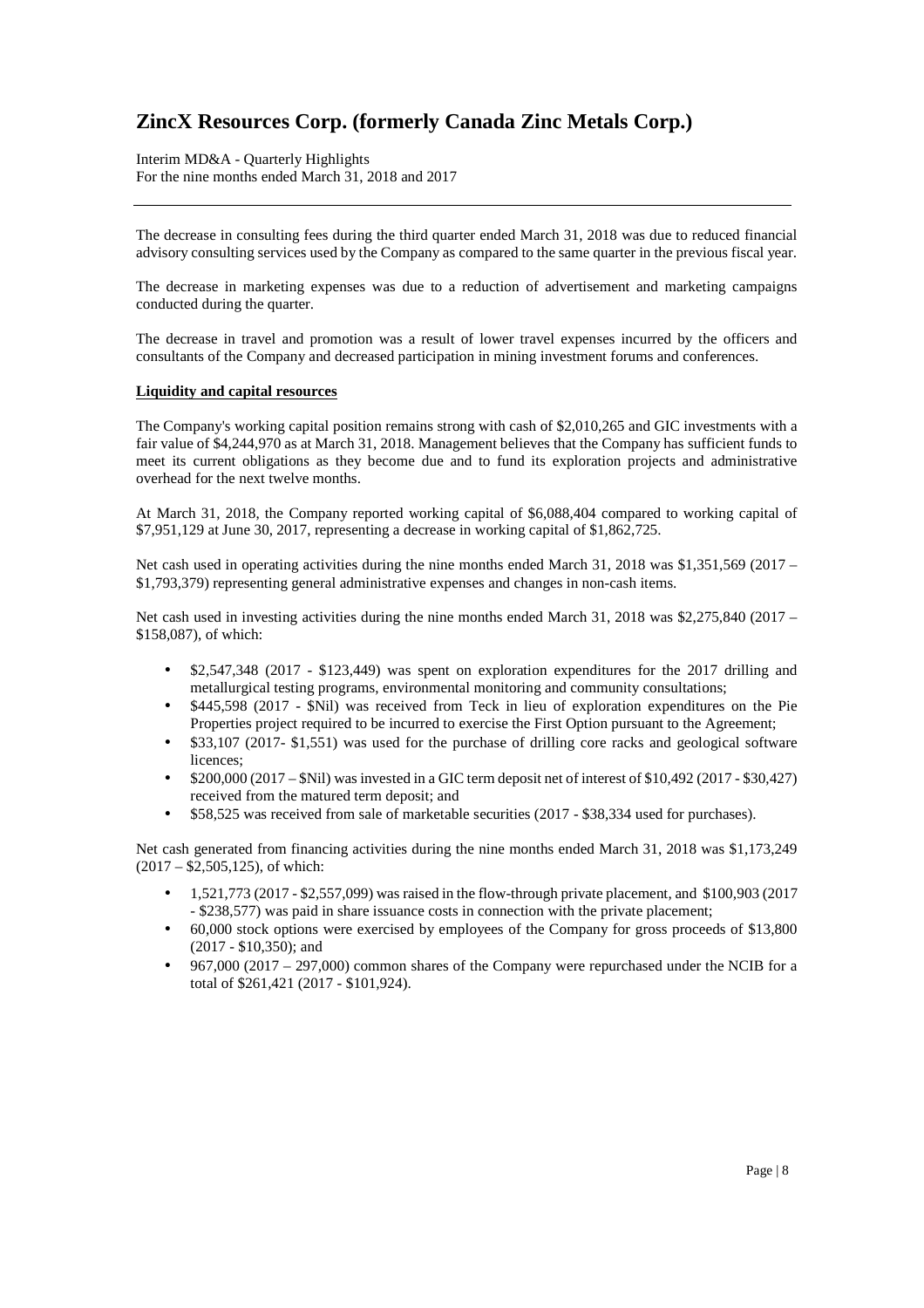Interim MD&A - Quarterly Highlights For the nine months ended March 31, 2018 and 2017

|                                       | March 31, 2018 | June 30, 2017 |
|---------------------------------------|----------------|---------------|
| Government Sales Tax credits          | \$<br>21,965   | \$<br>42,871  |
| Interest accrued on reclamation bonds | 2,980          | 292           |
| Prepaid expenses                      | 33,973         | 146,875       |
| <b>Exploration</b> advances           | 50,000         |               |
| Loan receivable including interest    | 115,973        | 108,466       |
| Marketable securities at fair value   | 52,025         | 116,442       |
| $GIC$ investments $(*)$               | 4,244,970      | 4,013,023     |

The Company's current assets excluding cash consisted of the following:

\*The Company's short-term investments consist of highly liquid Canadian dollar denominated nonredeemable guaranteed investment certificates ("GIC") yielding an average fixed interest rate of 1.52% per annum with maturity dates within one year.

Current liabilities as at March 31, 2018 consisted of trade payables and accrued liabilities of \$142,038 (June 30, 2017 - \$633,133) and the flow-through premium liability of \$301,708 recorded in connection with the November 2017 flow-through private placement. The flow-through premium liability does not represent a cash liability to the Company and is to be fully amortized to the statement of operations and comprehensive loss pro-rata with the amount of qualifying flow-through expenditures to be incurred in calendar 2018.

The other sources of funds potentially available to the Company are through the exercise of outstanding stock options and share purchase warrants that are summarized below. There can be no assurance, whatsoever, that any or all of these outstanding exercisable securities will be exercised.

The Company has and may continue to have capital requirements in excess of its currently available resources. In the event the Company's plans change, its assumptions change or prove inaccurate, or its capital resources in addition to projected cash flow, if any, prove to be insufficient to fund its future operations, the Company may be required to seek additional financing. Although the Company has been successful in raising the above funds, there can be no assurance that the Company will have sufficient financing to meet its future capital requirements or that additional financing will be available on terms acceptable to the Company in the future.

The Company's overall success will be affected by its current or future business activities. The Company is currently in the process of acquiring and exploring its interests in resource properties and has not yet determined whether these properties contain mineral deposits that are economically recoverable. The continued operations of the Company and the recoverability of expenditures incurred in these resource properties are dependent upon the existence of economically recoverable reserves, securing and maintaining title and beneficial interest in the properties, obtaining necessary financing to explore and develop the properties, and upon future profitable production or proceeds from disposition of the resource properties.

The Company is exposed in varying degrees to a variety of financial instrument related risks, including price risk with respect to commodity and equity prices. The Company closely monitors certain commodity prices, individual equity movements, and the stock market to determine the appropriate course of action to be taken by the Company. For further discussion of financial risks, please refer to Note 16 of the condensed consolidated interim financial statements for the nine months ended March 31, 2018.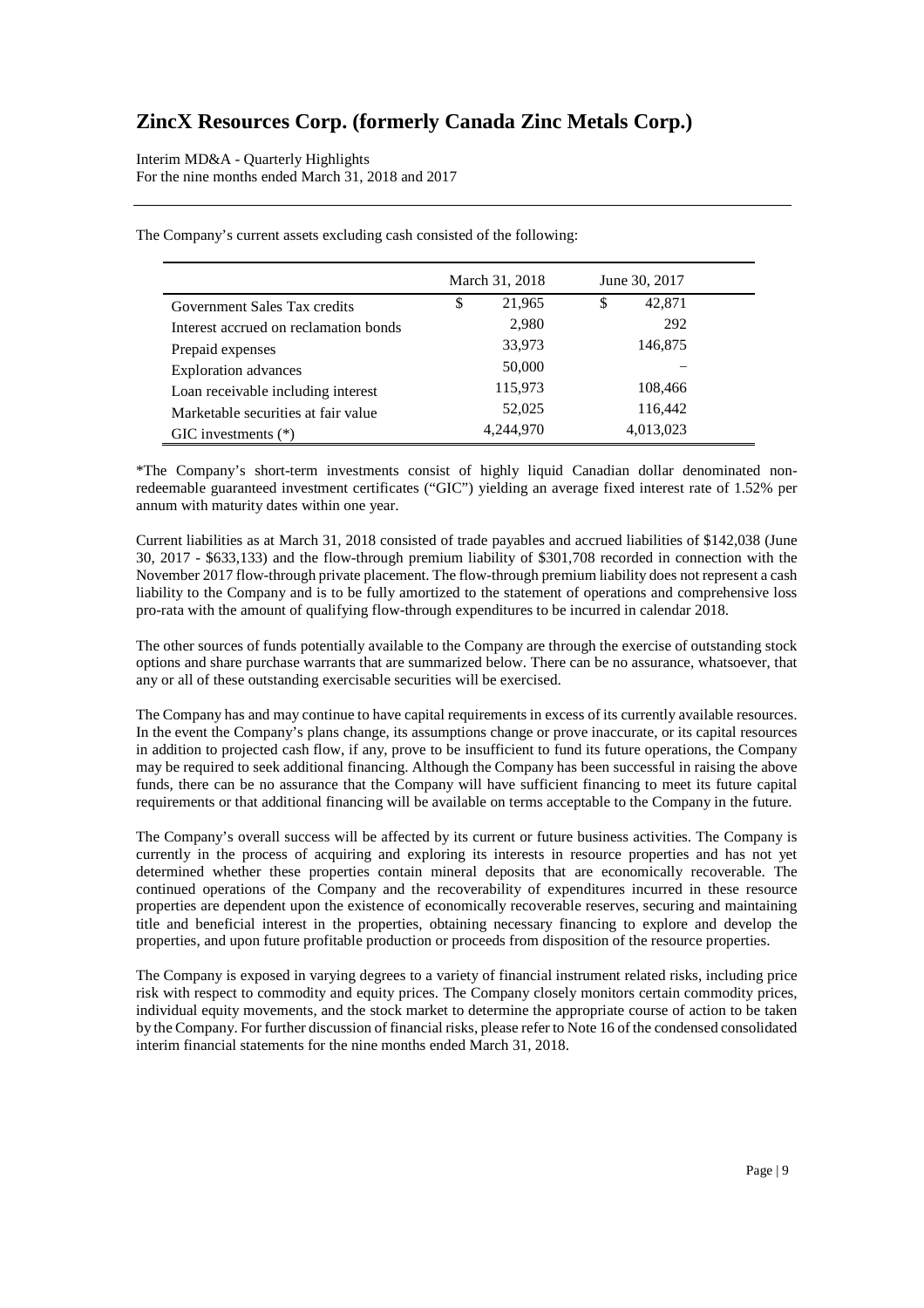Interim MD&A - Quarterly Highlights For the nine months ended March 31, 2018 and 2017

#### Transactions with related parties

The remuneration of directors and other key management personnel during the nine months ended March 31, 2018 and 2017 was as follows:

| March 31,                       |    | 2018    | 2017          |
|---------------------------------|----|---------|---------------|
| Bonuses (iii)                   | \$ | 42,084  | \$<br>89,198  |
| Consulting fees (iv)            |    | 11,250  | 11,250        |
| Directors fees (ii)             |    | 30,000  | 30,000        |
| Geological consulting (v)       |    | 112,500 | 112,500       |
| Management fees (i)             |    | 265,500 | 265,500       |
| Other employment benefits (vii) |    | 22,227  | 19,432        |
| Share-based compensation (vi)   |    | 3,130   | 280,210       |
| Total                           | \$ | 486.691 | \$<br>808,090 |

(i) Pursuant to a management and administrative services agreement amended effective July 1, 2011 and May 1, 2014 with Varshney Capital Corp. ("VCC"), a company with two common directors, Peeyush Varshney and Praveen Varshney, the Company agreed to pay monthly management and administrative fees of \$29,500 and \$5,000, respectively.

During the nine months ended March 31, 2018, the Company paid  $$265,500 (2017 - $265,500)$  for management fees and  $$45,000 (2017 - $45,000)$  for administrative fees to VCC;

- (ii) the Company paid \$30,000 (2017 \$30,000) in directors' fees to the four directors of Company John Thomas, Marco Strub, Peeyush Varshney and Praveen Varshney;
- (iii) the Company paid \$11,250 (2017 \$11,250) for consulting fees to Sircon AG, a company controlled by Marco Strub, a director of the Company;
- (iv) the Company paid \$42,084 (2017 \$89,198) in bonus to VCC;
- (v) the Company paid geological consulting fees of \$112,500 (2017 \$112,500) to Ridgeview Resources Ltd., a company controlled by Ken MacDonald, VP of Exploration of the Company, of which \$85,312 (2017 - \$33,438) was capitalized as exploration and evaluation costs and \$27,188 (2017 - \$79,062) was expensed as consulting fees;
- (vi) share-based compensation is the fair value of options that have been granted to directors and executive officers and the related compensation expense recognized over the vesting periods; and
- (vii) other employment benefits included life insurance and health benefits for the CEO and health benefits for the CFO of the Company.